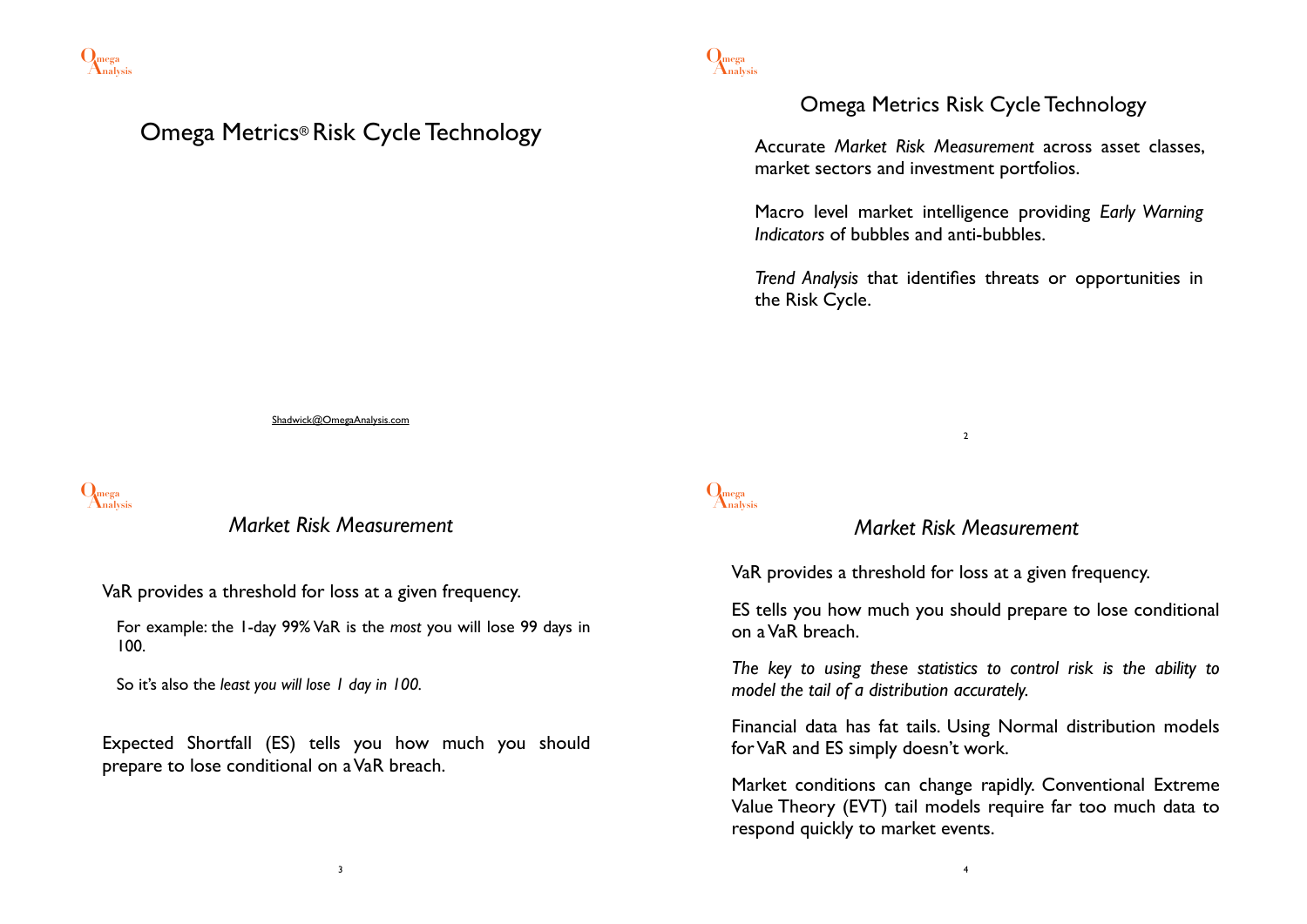

### *Market Risk Measurement*

*To use VaR and ES to control risk you must be able to model the tail of a distribution using short data series.*

Our proprietary tail models are based on fundamental new discoveries in the mathematics of extreme value probability and statistics.

Omega Metrics® VaR and ES provide unprecedented accuracy in prediction of downside for 1-day, 5-day, 10-day, 15-day and 20-day returns across a wide range of instruments and markets.



### *Market Risk Measurement*

5

#### Predictive Power: US and European Bank Risk

| Instrument              | Value at Risk (VaR) | Expected Shortfall (ES) | Worst 5-day Loss     |
|-------------------------|---------------------|-------------------------|----------------------|
|                         | 99% 5-day           | 99% 5-day               | (since 23 June 2016) |
| KBW Nasdag Bank Index   | $-10.9%$            | $-16.8%$                | $-9.3%$              |
| Stoxx® Europe 600 Banks | $-14.3%$            | $-21.8%$                | $-16.8%$             |
| Banca Monte dei Paschi  | $-31.8%$            | $-47.4%$                | $-32.5%$             |
| <b>Barclays</b>         | $-14.2%$            | $-21.3%$                | $-27.1%$             |
| Deutsche Bank           | $-19.4%$            | $-28.4%$                | $-21.5%$             |
| <b>HSBC</b>             | $-10.8%$            | $-15.7%$                | N/A                  |
| JPMorgan                | $-10.9%$            | $-17.8%$                | $-7.6%$              |
| <b>UniCredit</b>        | $-21.5%$            | $-31.3%$                | $-27.7%$             |

Omega Analysis' 5-day drawdown predictions made *prior to the UK referendum,*  compared with worst 5 day periods following the surprise Leave vote.



### *Market Risk Measurement*

#### *Measured, not Modelled*

The VaR for n-day returns is *not* a fixed multiple of the daily VaR. Standard models for multi-day VaR and ES depend on assumptions that are simply not satisfied in financial data.

Omega Metrics® VaR and ES provide unprecedented accuracy in prediction of downside for 5-day, 10-day, 15-day and 20-day returns because they are *measured* from historic multi-day returns, not modelled on the basis of daily returns.



### *Early Warning Indicators-Asset Bubbles*

6

Risk Cycles are leading indicators of market booms and busts.

They are characterised by alternating periods of falling and rising measured risk.

They also exhibit periods of *persistent asymmetries* in the distributions of gains and losses.

We call these periods of asymmetric risk *Market Modes*.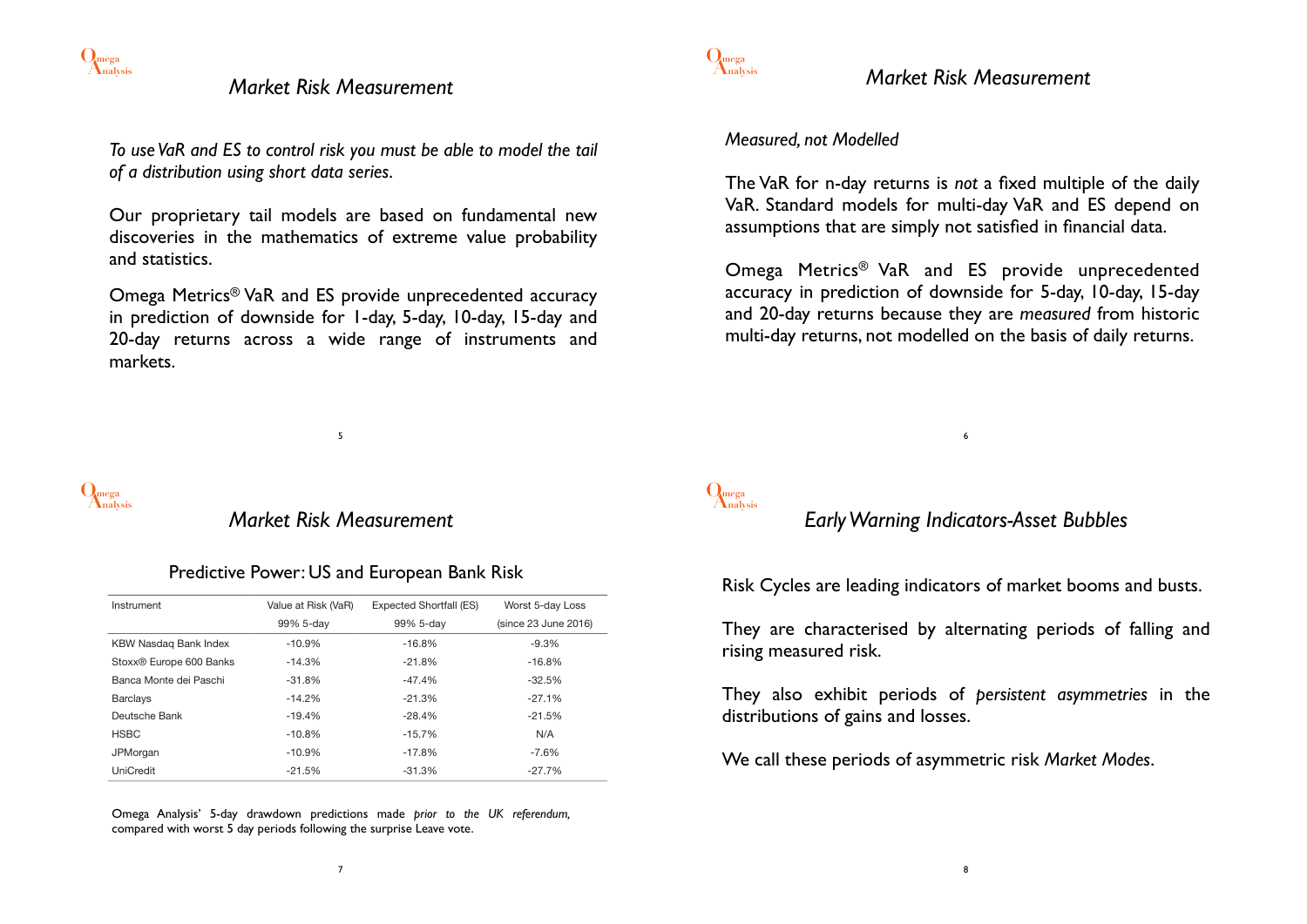

# *Early Warning Indicators-Asset Bubbles*

*Market Modes are the statistical fingerprints that identify booms and busts in the U.S. equity market for over a century.*

Before and after the creation of the US Federal Reserve system.

Before and after the Gold Standard was replaced by the Dollar.

Before (and almost certainly after) the advent of QE.

The fingerprints are always the same.



*Early Warning Indicators-Asset Bubbles*

*Unstable Expansion Modes* are extended periods in which the market is rising but the downside risk of the long position remains higher than that of the short position.

The *Correction Level* is obtained by taking the market level at the time the Unstable Expansion is confirmed and following it at the Risk Free Rate.

Markets with Unstable Expansions which remain uncorrected for long periods are asset price bubbles which almost always crash violently.





*Early Warning Indicators-Asset Bubbles*

9



Predicted Correction: Nikkei 225 Index 1984-94





# *Early Warning Indicators-Asset Bubbles*



#### Predicted Corrections: STOXX® China A 900 Index 2005-2015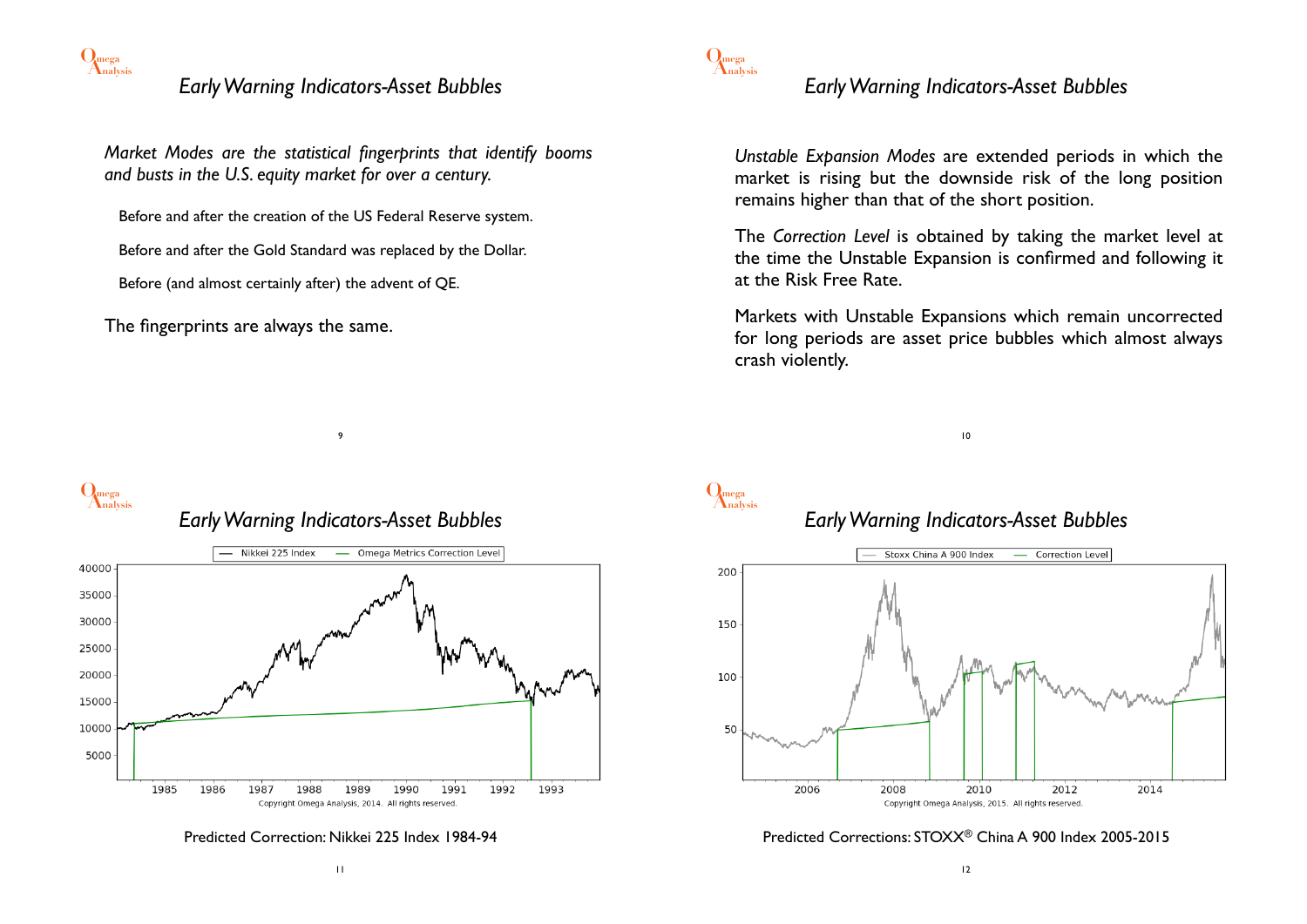

### *Early Warning Indicators-Asset Bubbles*



13

# **Analysis Omega**

*Early Warning Indicators - Anti-Bubbles*

Correction of Unstable Contractions reliably mark the bottoms of US equity market busts.

During an Unstable Contraction, the Correction Level is the value the Index will have to rise to in order to complete the correction in the short position.



# *Early Warning Indicators - Anti-Bubbles*

*Unstable Contractions* are just Unstable Expansions for the short position.

Unstable Contractions during a downturn are anti-bubbles of panic selling.

They correct as the market becomes over-sold.



# **Analysis Omega**



14



By the end of Q1 2009 the predicted Correction Level indicated that the S&P 500 was oversold by 25%.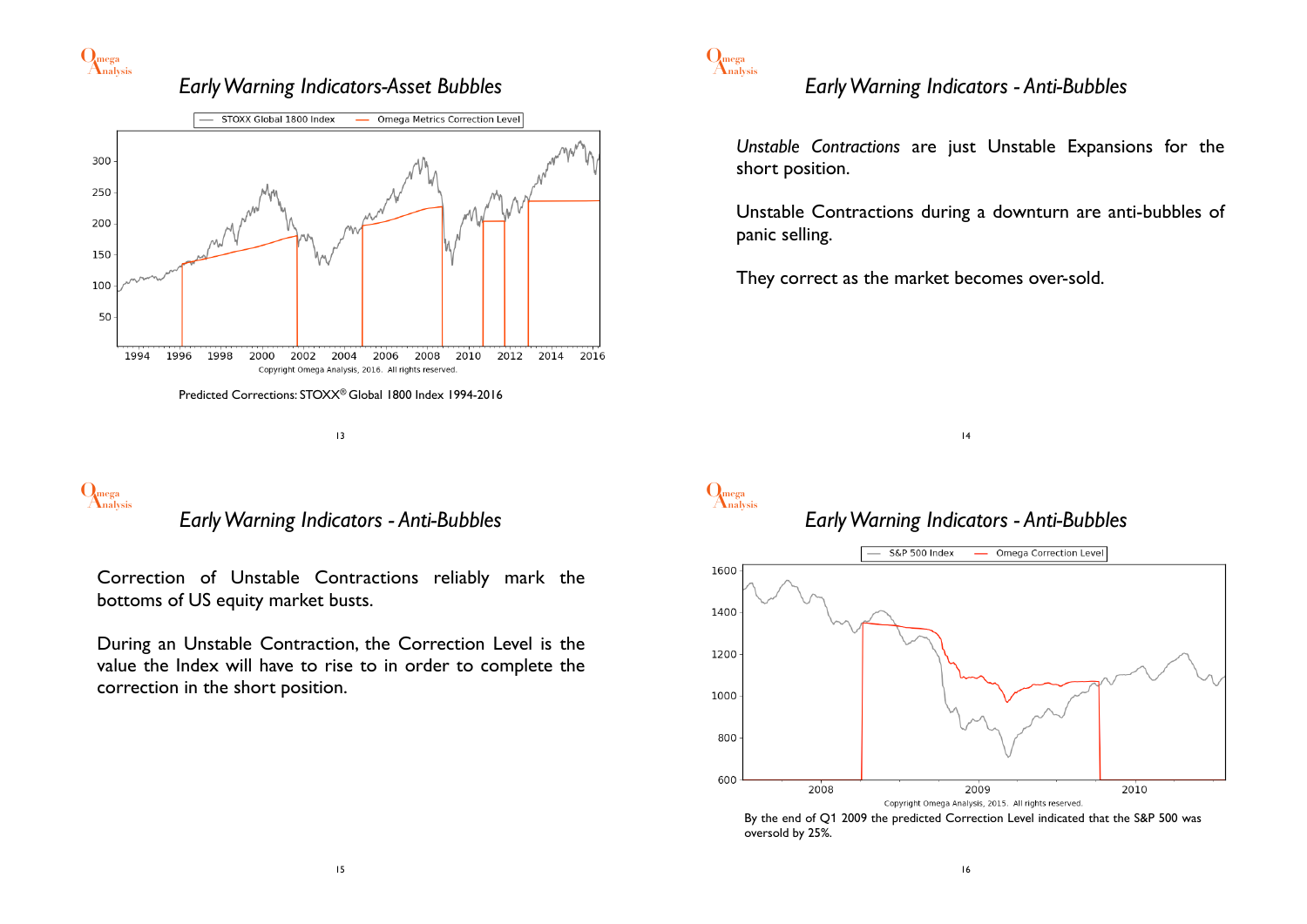

*Trend Analysis*

#### The Information Content of Market Modes

In order to take advantage of the information in Market Modes (or even to test that they *contain* information) we need to distinguish between expanding and contracting phases in the market.

We have done this with proprietary trend tools which capture the 'long wave' boom and bust behaviour.

17



### *Trend Analysis*

When our Downturn Indicator passes through zero it signals a change in trend from boom to bust.

By extrapolation of the Downturn Indicator direction we can estimate the time remaining to a change–as we began reporting to clients in May of 2015.





# **Analysis Omega**

What Omega Metrics Technology can do for you.

18

#### A Case Study

RBS bid for ABN Amro in 2007 and the rights issue in 2008 produced losses for shareholders of over 95%.

#### Omega Metrics

*Market Risk Measurement*

*Early Warning Indicators* of asset price bubbles

*Trend Analysis* identifying a downturn

Provided real time warnings of the risk of catastrophic loss in this investment.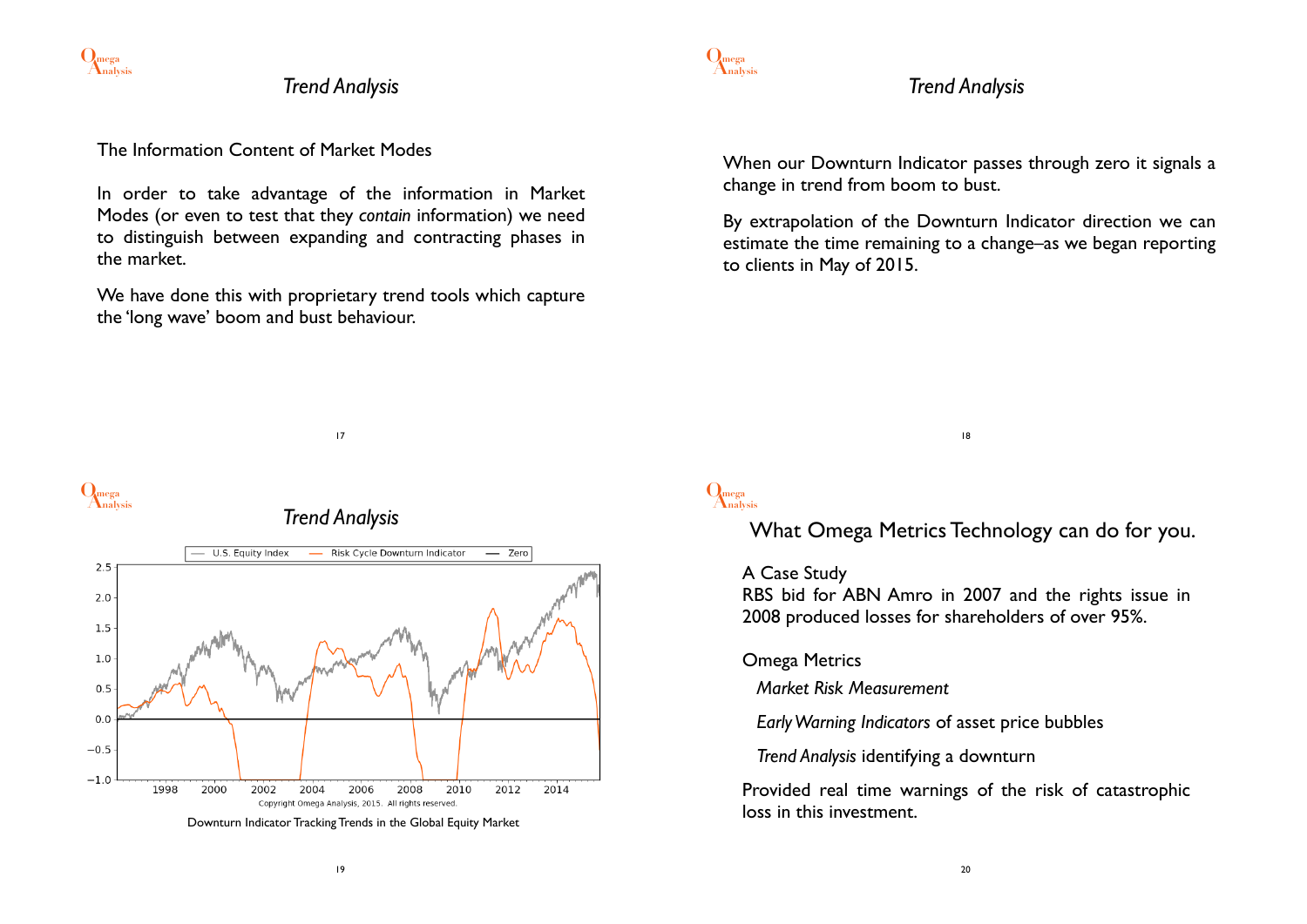

What Omega Metrics Technology can do for you. A Case Study: RBS ABN Amro purchase and rights issue *Market Risk Measurement* In the post 2003 equity market recovery, equity market risk declined. For RBS, 5-day 99% VaR and ES were at their lowest in May 2006. VaR 4.8% ES 7.1% For the Stoxx Europe 600 Banks Index they were moderately lower at VaR 4.0% ES 6.6%

21

# **Analysis Omega**

What Omega Metrics Technology can do for you.

A Case Study: RBS ABN Amro purchase and rights issue *Market Risk Measurement*

Before the April 2008 rights issue, RBS's 5-day 99% VaR and ES were VaR 11% ES 16% *These were the loss levels that should have been expected once every 5 months!*



# What Omega Metrics Technology can do for you.

A Case Study: RBS ABN Amro purchase and rights issue

*Market Risk Measurement* Risk Increased Rapidly through 2006 and 2007

September 2007 RBS shareholders approve ABN Amro Bid.

October 2007 ABN Amro shareholders approve bid. RBS's 5-day 99% VaR and ES had risen to VaR 10% ES 15.8%

For the Stoxx Europe 600 Banks Index they were only VaR 8% ES 13.4%

22

# **Analysis Omega**

What Omega Metrics Technology can do for you.

A Case Study: RBS ABN Amro purchase and rights issue

*Early Warning Indicators of Asset Price Bubbles* In the post 2003 equity market recovery equity market risk declined and banks stocks appreciated rapidly.

Unstable Expansions were detected in RBS shares (July 2004) and in the Stoxx Europe 600 Banks Index (September 2004).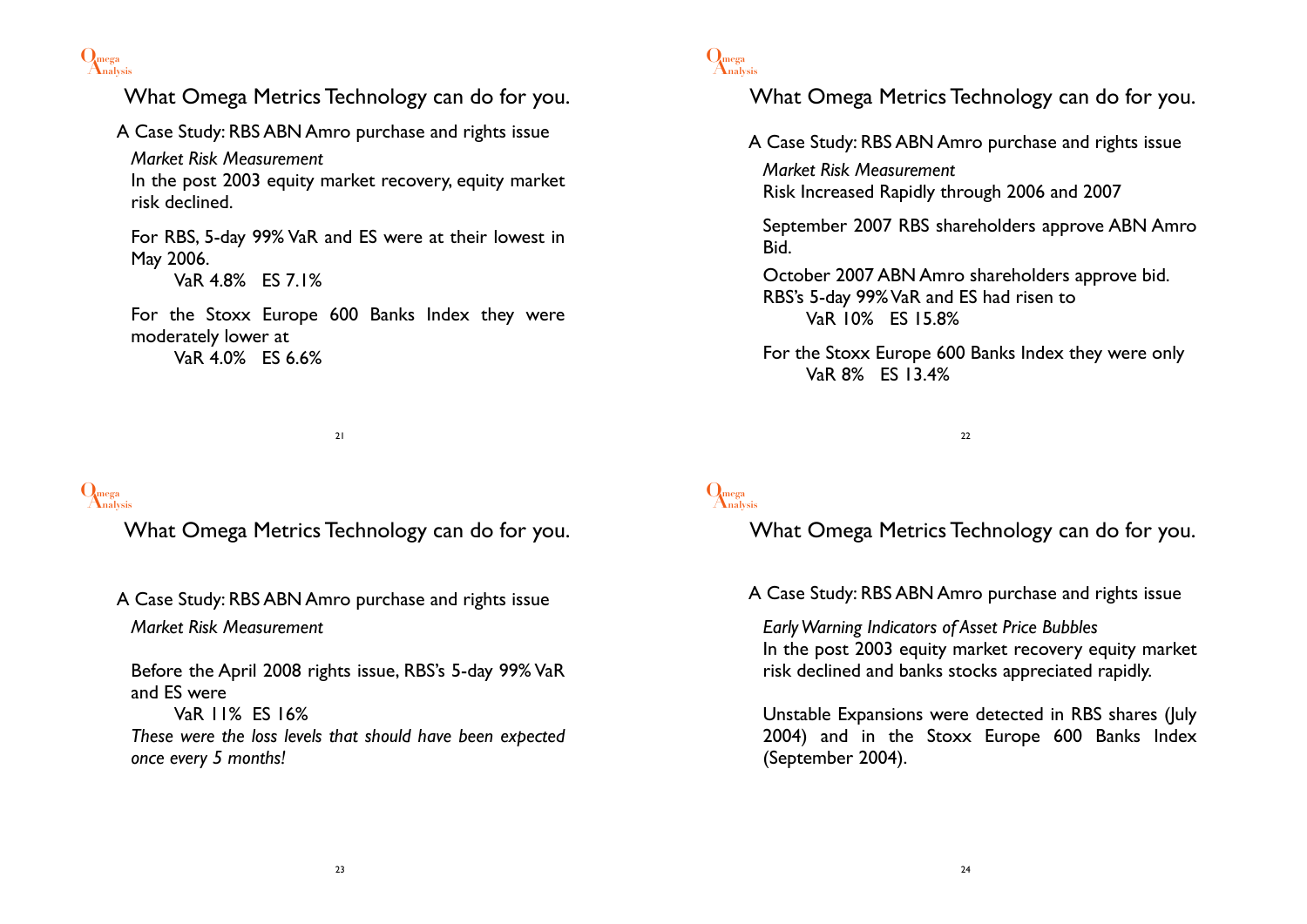

What Omega Metrics Technology can do for you.

A Case Study: RBS ABN Amro purchase and rights issue *Early Warning Indicators of Asset Price Bubbles*

By mid 2007 the Correction Level for the Stoxx Europe 600 Banks Index the Correction Level indicated a loss of at least 32% should be expected in the European bank sector.

But for RBS *a loss of at least 60%* was predicted*.* 

25

# **Analysis Omega**

What Omega Metrics Technology can do for you.

A Case Study: RBS ABN Amro purchase and rights issue *Trend Analysis*

In mid August 2007, *prior to the ABN Amro bid approvals,* our Downturn Indicator signalled the end of the boom in RBS shares.

In October 2007 the Downturn Indicator gave the same signal for the entire European bank sector.



### What Omega Metrics Technology can do for you.

A Case Study: RBS ABN Amro purchase and rights issue *Early Warning Indicators of Asset Price Anti-Bubbles*

By August 2007 RBS went into an Unstable Contraction–an anti-bubble of panic selling.

The ABN Amro bid was approved by RBS shareholders and ABN Amro shareholders (and secured regulatory approval) while RBS was in Unstable Contraction.

26

# **Analysis Omega**

What Omega Metrics Technology can do for you.

#### A Case Study

By the time of the rights issue, RBS shareholders would have seen:

*Market Risk Analysis* 99% 5-day VaR of 11% and ES of 16%

*Early Warnings of Asset Price Bubbles and Anti-Bubbles* Prediction of a loss of at least 60% from RBS's market peak. Panic selling Anti-Bubble began August 2007.

#### *Trend Analysis*

The European Bank sector in general and RBS in particular had moved from boom to bust.